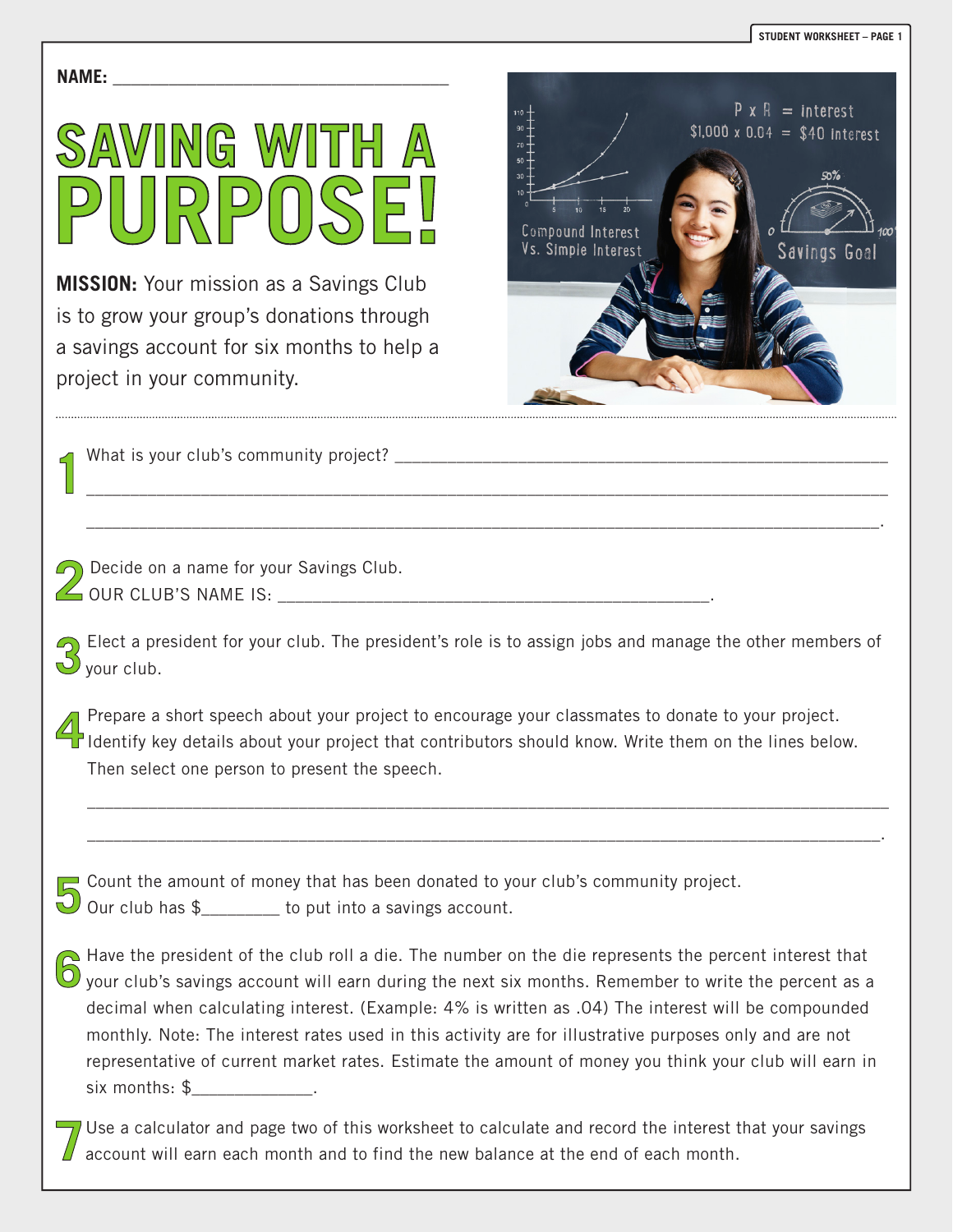| <b>NAME:</b> |
|--------------|
|--------------|

### **SAVING WITH A PURPOSE!** SAVINGS WORKSHEET

**Directions:** Use a calculator to calculate and record the interest that your savings account will earn each month and to find the new balance at the end of each month.



## **Celebrat<sup>e</sup> You<sup>r</sup> Proj<sup>e</sup>ct!**

Your Savings Club has chosen an imaginary project to help make your community great. On the back of this paper, create a mini-poster or flyer to illustrate your project. Include your Savings Club name and show how the money your group is raising will be used to help the community.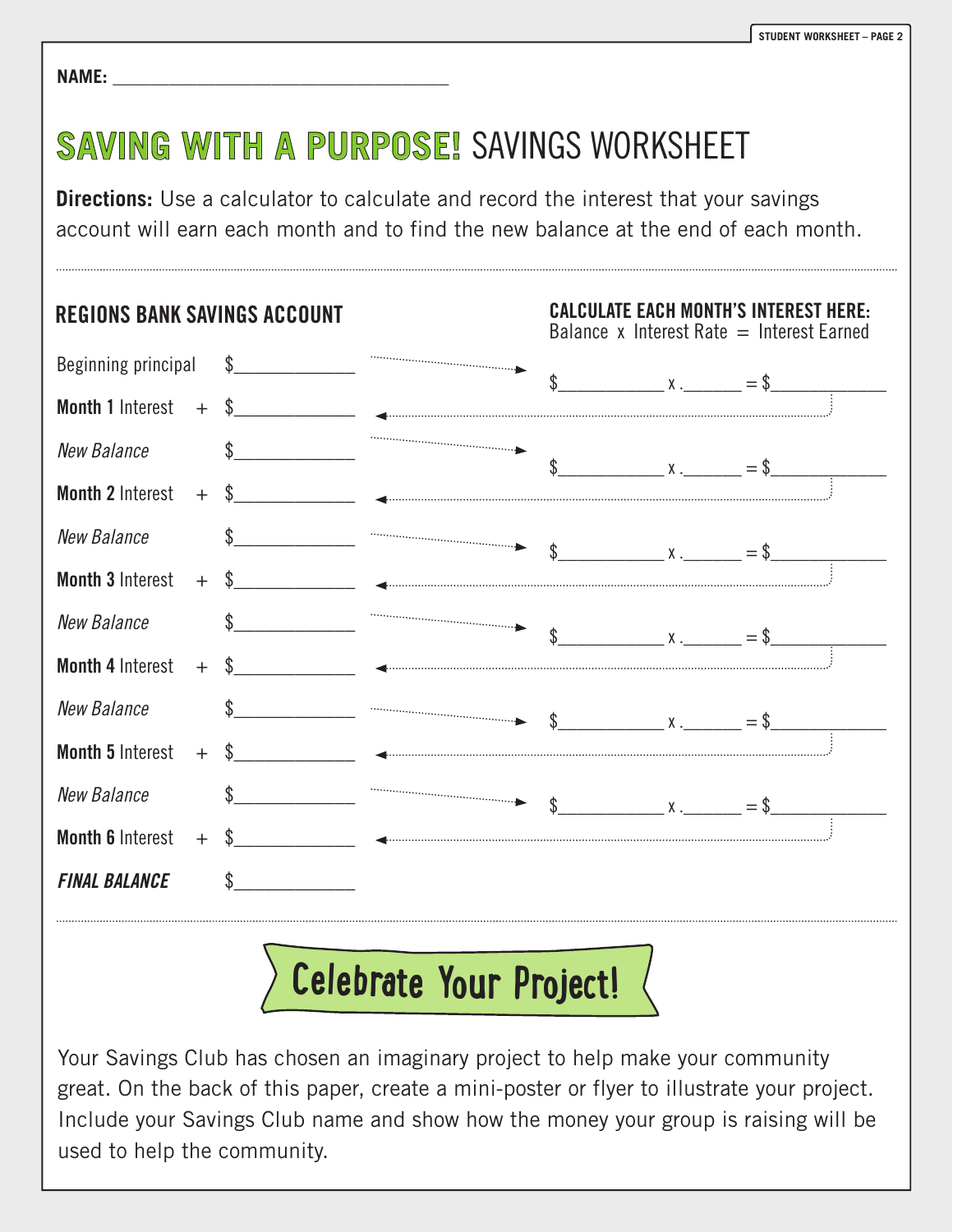#### **NOMBRE: \_\_\_\_\_\_\_\_\_\_\_\_\_\_\_\_\_\_\_\_\_\_\_\_\_\_\_\_\_\_\_\_\_\_\_\_**

# **¡AHORRAR CON UN PROPÓSITO!**

**MISIÓN:** Tu misión en el Club del Ahorro es aumentar las donaciones del grupo a través de una cuenta de ahorros seis meses a fin de ayudarle a un proyecto de tu comunidad.



¿Cuál es el proyecto comunitario de tu club? \_\_\_\_\_\_\_\_\_\_\_\_\_\_\_\_\_\_\_\_\_\_\_\_\_\_\_\_\_\_\_\_\_\_\_\_\_\_\_\_\_\_\_\_\_\_\_\_\_\_\_\_

Piensa en un nombre para tu Club del Ahorro. NUESTRO CLUB SE LLAMA: \_\_\_\_\_\_\_\_\_\_\_\_\_\_\_\_\_\_\_\_\_\_\_\_\_\_\_\_\_\_\_\_\_\_\_\_\_\_\_\_\_\_\_\_\_\_\_\_\_.

Elije un presidente para tu club. La función del presidente es asignar tareas y dirigir a los demás  $\bigcirc$  miembros del club.

\_\_\_\_\_\_\_\_\_\_\_\_\_\_\_\_\_\_\_\_\_\_\_\_\_\_\_\_\_\_\_\_\_\_\_\_\_\_\_\_\_\_\_\_\_\_\_\_\_\_\_\_\_\_\_\_\_\_\_\_\_\_\_\_\_\_\_\_\_\_\_\_\_\_\_\_\_\_\_\_\_\_\_\_\_\_\_\_\_\_\_

\_\_\_\_\_\_\_\_\_\_\_\_\_\_\_\_\_\_\_\_\_\_\_\_\_\_\_\_\_\_\_\_\_\_\_\_\_\_\_\_\_\_\_\_\_\_\_\_\_\_\_\_\_\_\_\_\_\_\_\_\_\_\_\_\_\_\_\_\_\_\_\_\_\_\_\_\_\_\_\_\_\_\_\_\_\_\_\_\_\_\_.

Prepara un breve discurso sobre tu proyecto para alentar a tus compañeros de aula a que hagan<br>donaciones tu proyecto. Identifica los detalles clave proyecto que deberían conocer los donantes. Prepara un breve discurso sobre tu proyecto para alentar a tus compañeros de aula a que hagan Escríbelos en los renglones de abajo. Luego, elige a una persona para que presente el discurso.

\_\_\_\_\_\_\_\_\_\_\_\_\_\_\_\_\_\_\_\_\_\_\_\_\_\_\_\_\_\_\_\_\_\_\_\_\_\_\_\_\_\_\_\_\_\_\_\_\_\_\_\_\_\_\_\_\_\_\_\_\_\_\_\_\_\_\_\_\_\_\_\_\_\_\_\_\_\_\_\_\_\_\_\_\_\_\_\_\_\_\_

\_\_\_\_\_\_\_\_\_\_\_\_\_\_\_\_\_\_\_\_\_\_\_\_\_\_\_\_\_\_\_\_\_\_\_\_\_\_\_\_\_\_\_\_\_\_\_\_\_\_\_\_\_\_\_\_\_\_\_\_\_\_\_\_\_\_\_\_\_\_\_\_\_\_\_\_\_\_\_\_\_\_\_\_\_\_\_\_\_\_.

Cuenta la cantidad de dinero que se ha recaudado para el proyecto comu<br>Nuestro club tiene \$\_\_\_\_\_\_\_\_ para depositar en una cuenta de ahorros. Cuenta la cantidad de dinero que se ha recaudado para el proyecto comunitario de tu club.

El presidente del club lanzará un dado. El número en el dado representa el interés porcentual que Se obtendrá en la cuenta de ahorros club durante los próximos seis meses. Recuerda escribir el porcentaje en decimales al calcular el interés. (Por ejemplo: 4 % se escribe como 0.04). El interés se capitalizará mensualmente. Nota: Las tasas de interés utilizadas en esta actividad son con fines ilustrativos únicamente y no son representativas de las tasas actuales del mercado. Estima la cantidad de dinero que crees que ganará tu club en seis meses: \$\_\_\_\_\_\_\_\_\_\_\_\_\_\_.

Utiliza una calculadora y la página dos de esta hoja de ejercicios para calcular y registrar los intereses que se ganarán en tu cuenta de ahorros cada mes, y para averiguar el nuevo saldo al final de cada mes.